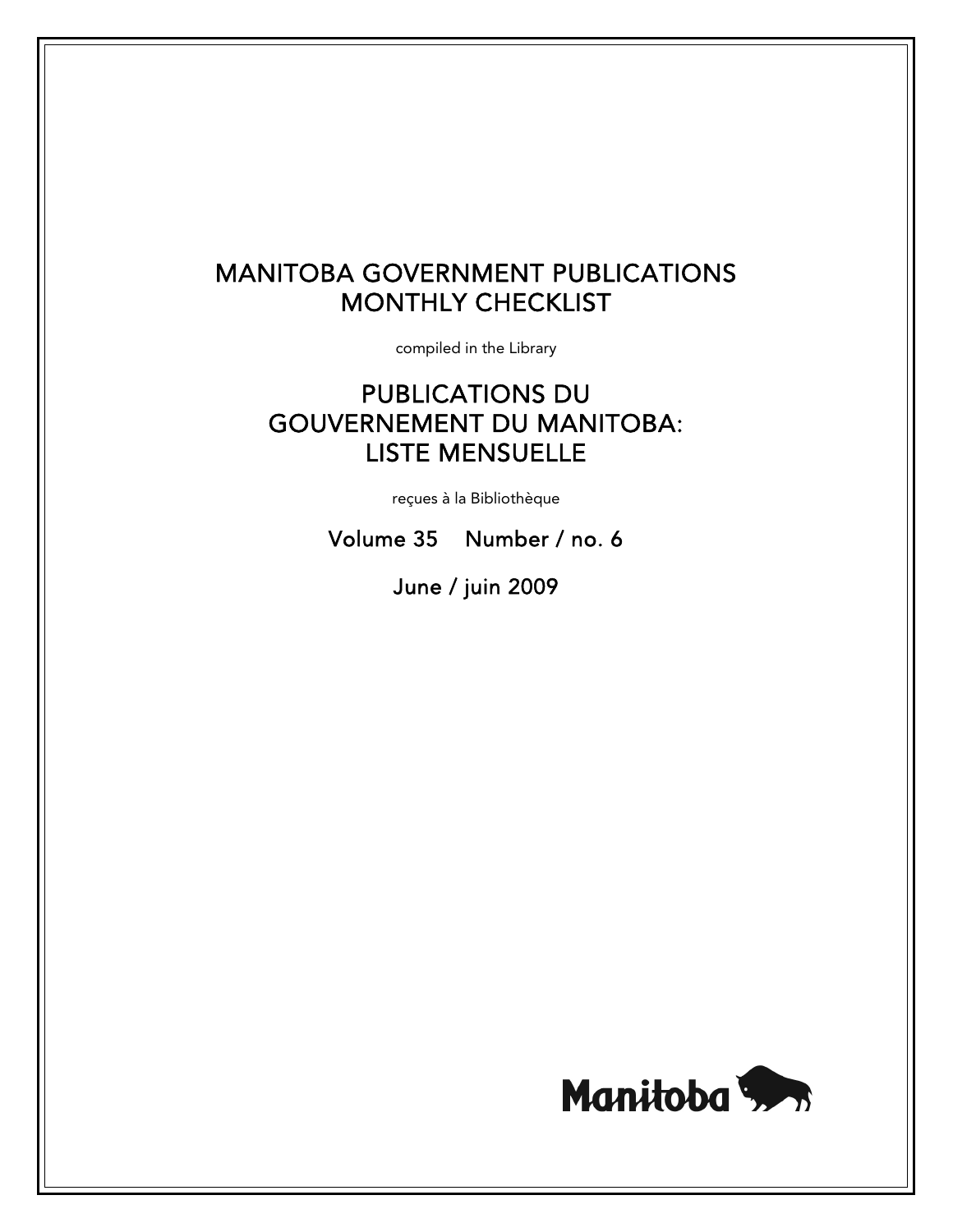#### **MANITOBA GOVERNMENT PUBLICATIONS / PUBLICATIONS DU GOUVERNEMENT DU MANITOBA June / juin 2009**

## *\*\*Monthly Checklist* **URLs**

 If the most current edition of a publication is available on the Internet, a URL is provided in the *Monthly Checklist* for that specific title and edition. Otherwise, the URL links only to the index page of a departmental or agency Web site where previous editions of the publication are found. The user is encouraged to refer back periodically to the index page until the most recent edition is posted there.

#### **\*\*Adresses URL dans la** *Liste mensuelle*

Si l'édition la plus récente d'une publication est disponible sur Internet, une adresse URL est fournie dans la *Liste mensuelle* pour le titre et l'édition spécifiques. Dans le cas contraire, l'adresse URL renvoie uniquement à la page d'index d'un ministère ou d'une agence ministérielle où l'on retrouve des éditions antérieures de la publication. L'usager devrait consulter régulièrement la page d'index jusqu'à ce que l'édition la plus récente y soit affichée.

# **OFFICIAL PUBLICATIONS / PUBLICATIONS OFFICIELLES**

\*The Manitoba gazette : part I, proclamations and government notices = Gazette du Manitoba : partie I, proclamations et avis du gouvernement. [No. 1] (1871)- . **CURRENT ED**.: Vol. 138, no. 24-27. (June 13 - July 4, 2009).

\*The Manitoba gazette: part II, regulations = Gazette du Manitoba : partie II, règlements. [No. 1] (1871)- .

**CURRENT ED**.: Vol. 138, no. 24-27. (June 13 – July 4, 2009). Subscription: \$83.55 part I and part II; \$55.70 part I or part II.

# **Legislative Assembly / Assemblée législative**

\*Bills = Projets de loi. Winnipeg: Queen's Printer], 19-- (Price: \$150.00 + GST) New Bills:

231. The Elections Finances Amendment Act (Abolishing the Vote Tax) = Loi modifiant la Loi sur le financement des campagnes électorales (abolition de la subvention sur les votes) 239. The Highway Traffic Amendment Act (Seizure of Vehicles and Suspension of Drivers' Licences Arising from Drug Offences) = Loi modifiant le Code de la route (saisie de véhicules et suspension de permis de conduire découlant d'infractions relatives aux drogues). **http://web2.gov.mb.ca/bills/39-3/index.php**

Debates and proceedings: official report (Hansard) / Legislative Assembly of Manitoba. Winnipeg: Legislative Assembly of Manitoba, 1958- **CURRENT ED.:** no. 57a-57b (June 11, 2009; 3rd session, 39th Legislature, 2008/09) **http://www.gov.mb.ca/legislature/hansard/3rd-39th/calendar.html**

Votes and proceedings = Procès-verbal. Winnipeg: Legislative Assembly of Manitoba, 19— **CURRENT ED**.: no. 56-57 (June 10-11, 2009; 3rd session, 39th Legislature, 2008/09) (Not for distribution) **http://www.gov.mb.ca/legislature/house\_biz/3rd-39th/3rd-39th.html**

*Please order publications from issuing department Veuillez placer vos commandes auprès du ministère émetteur*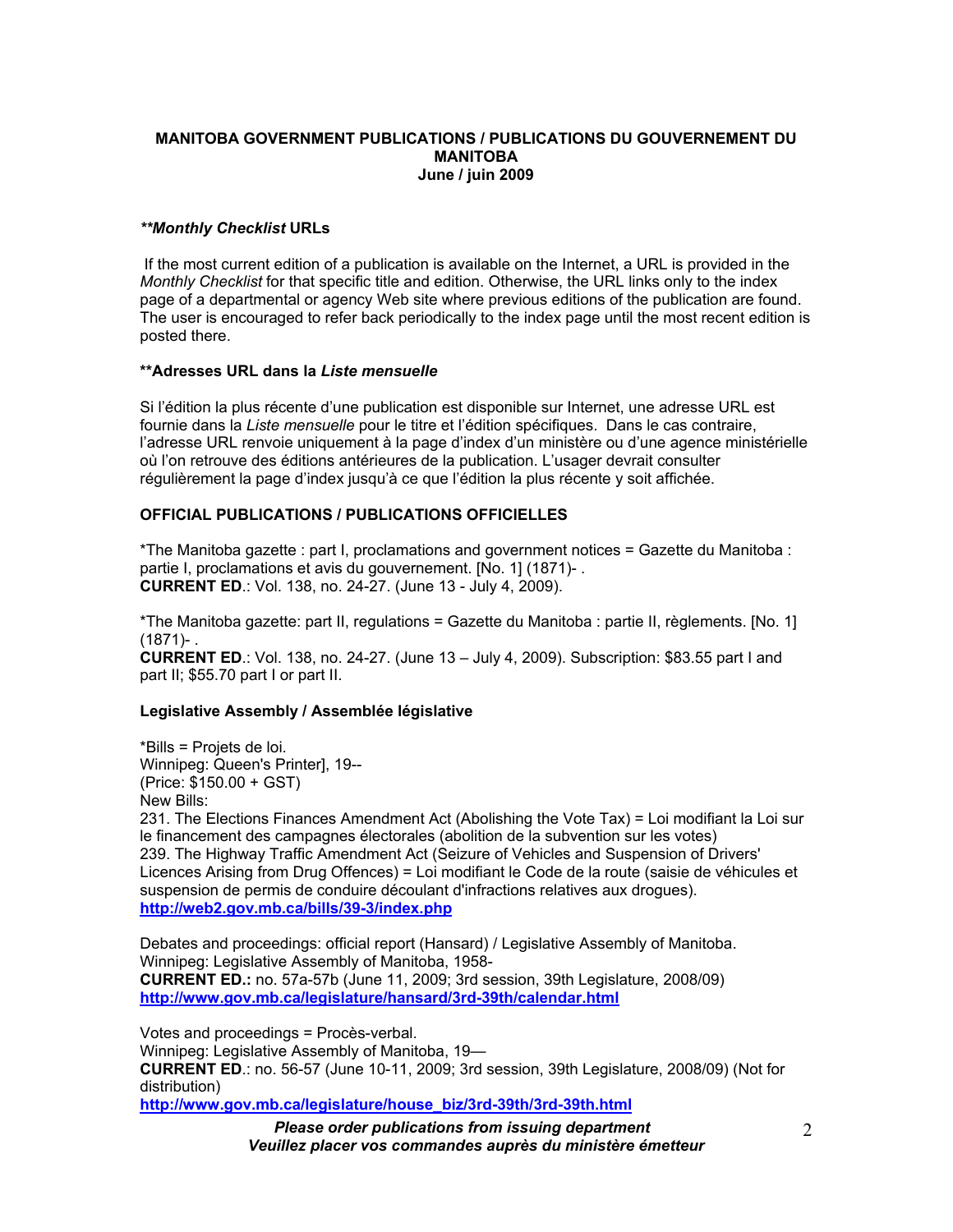#### **Standing Committees**

Standing Committee on Human Resources. Winnipeg: The Standing Committee, 2005- **CURRENT ED**.: Vol. 61, no. 3 (June 4, 2009) (Not for distribution) **http://www.gov.mb.ca/legislature/hansard/3rd-39th/committee\_calendar.html**

Standing Committee on Justice Winnipeg: Standing Committee on Justice, 2004- **CURRENT ED**.: Vol. 61, no. 1 (June 18, 2009) (Not for distribution) **http://www.gov.mb.ca/legislature/hansard/3rd-39th/committee\_calendar.html**

Standing Committee on Legislative Affairs. Winnipeg: Standing Committee on Legislative Affairs, 2003- . **CURRENT ED**.: Vol. 61, no. 4-6 (June 3-8, 2009) (Not for distribution) http://www.gov.mb.ca/legislature/hansard/3rd-39th/committee\_calendar.html

Standing Committee on Public Accounts. Winnipeg: Standing Committee on Public Accounts, 1973- **CURRENT ED**.: Vol. 61, no. 7 (June 10, 2009) (Not for distribution) **http://www.gov.mb.ca/legislature/hansard/3rd-39th/committee\_calendar.html**

Special Committee on Senate Reform. Winnipeg: Special Committee on Senate Reform, 2008- **CURRENT ED**.: Vol. 61, no. 3 (June 8, 2009) (Not for distribution) h**ttp://www.gov.mb.ca/legislature/hansard/3rd-39th/committee\_calendar.html**

Standing Committee on Social and Economic Development. Winnipeg: Standing Committee on Social and Economic Development, 2003- **CURRENT ED**.: Vol. 61 no. 2 (June 3, 2009) (Not for distribution) **http://www.gov.mb.ca/legislature/hansard/3rd-39th/committee\_calendar.html**

#### **ABORIGINAL AND NORTHERN AFFAIRS / AFFAIRES AUTOCHTONES ET DU NORD**

Pitawik (hear me): a Manitoba strategy, Manitoba First Nations, Métis and Inuit women. Winnipeg: Manitoba Aboriginal and Northern Affairs, 2008. 7 pages **http://www.gov.mb.ca/ana/publications/pitawik.pdf**

Recreation director's handbook: a guide for recreation delivery in Aboriginal communities. Winnipeg: Manitoba Aboriginal and Northern Affairs, 2002- (Not for distribution, for information purposes only) **CURRENT ED**.: 2008

#### **Program Planning and Development**

Community contact: for and about local government development. Winnipeg: Manitoba Aboriginal and Northern Affairs, 2001- **CURRENT ED**.: May/June 2009 Frequency: Varies **http://www.gov.mb.ca/ana/news/newsletters/index.html**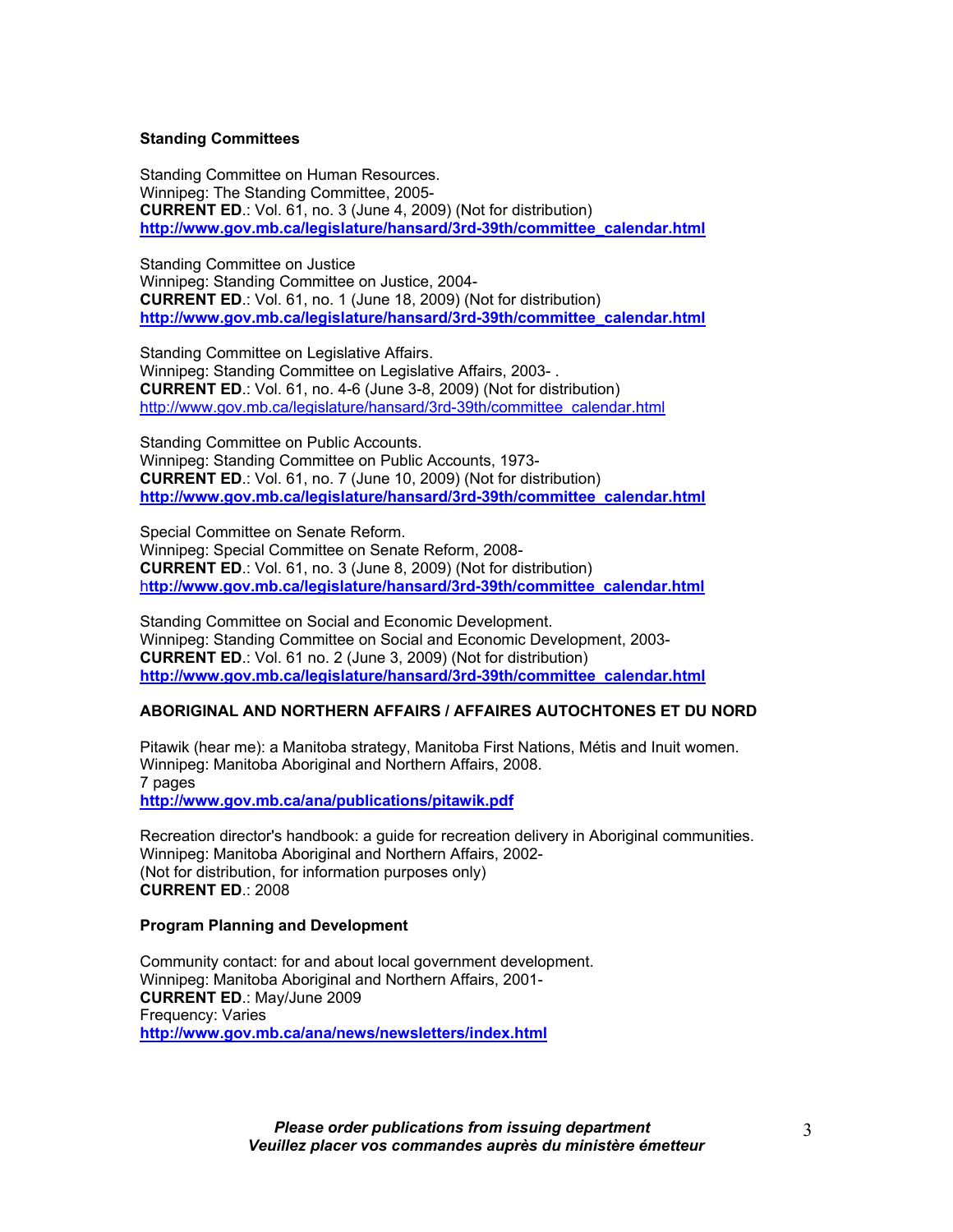## **ADDICTIONS FOUNDATION OF MANITOBA / FONDATION MANITOBAINE DE LUTTE CONTRE LES DÉPENDANCES**

Canadian Community Epidemiology Network on Drug Use (CCENDU): Winnipeg, 2008 report / compiled by the Winnipeg Site Network Team; prepared by Dallas Crawford; site coordination by The Addictions Foundation of Manitoba. Winnipeg: Addictions Foundation of Manitoba, 2008. 58 pages (Not for distribution, print from Internet) **http://www.afm.mb.ca/Research/documents/CCENDU2008Final.pdf**

# **AGRICULTURE, FOOD AND RURAL INITIATIVES / AGRICULTURE, ALIMENTATION ET INITIATIVES RURALES**

# **Food Development Centre**

Memorandum of Understanding between the Province of Manitoba and the State Government of Punjab, India. Winnipeg: The Province of Manitoba, 2009. 4 leaves (Not for distribution, for information purposes only)

## **Knowledge Management**

Agriculture statistics. Winnipeg: Manitoba Agriculture, Food and Rural Initiatives, Knowledge Management, 1979- **CURRENT ED**.: Farm cash receipts estimates January-March, 2007R, 2008R and 2009P Frequency: Irregular **http://www.gov.mb.ca/agriculture/statistics/index.html**

# **CONSERVATION**

## **Clean Environment Commission**

Annual report, Manitoba Clean Environment Commission. Winnipeg: Clean Environment Commission, 1969- **CURRENT ED**.: 2008/09 **http://www.cecmanitoba.ca/resource/File/Administration/Clean\_Environment\_Web\_File.pdf**

# **Manitoba Association for Resource Recovery Corp.**

Annual report, Manitoba Association for Resource Recovery Corp. Winnipeg: Manitoba Association for Resource Recovery Corp., 1998- **CURRENT ED**.: 2008 **http://www.usedoilrecycling.com/resources/file/Manitoba/2008%20Annual%20Report.pdf**

## **CULTURE, HERITAGE, TOURISM AND SPORT / CULTURE, PATRIMOINE, TOURISME ET SPORT**

#### **Film Classification Board**

Monthly report... Winnipeg: Manitoba Culture, Heritage, Tourism and Sport, Film Classification Board, 1983- **CURRENT ED**.: June 2009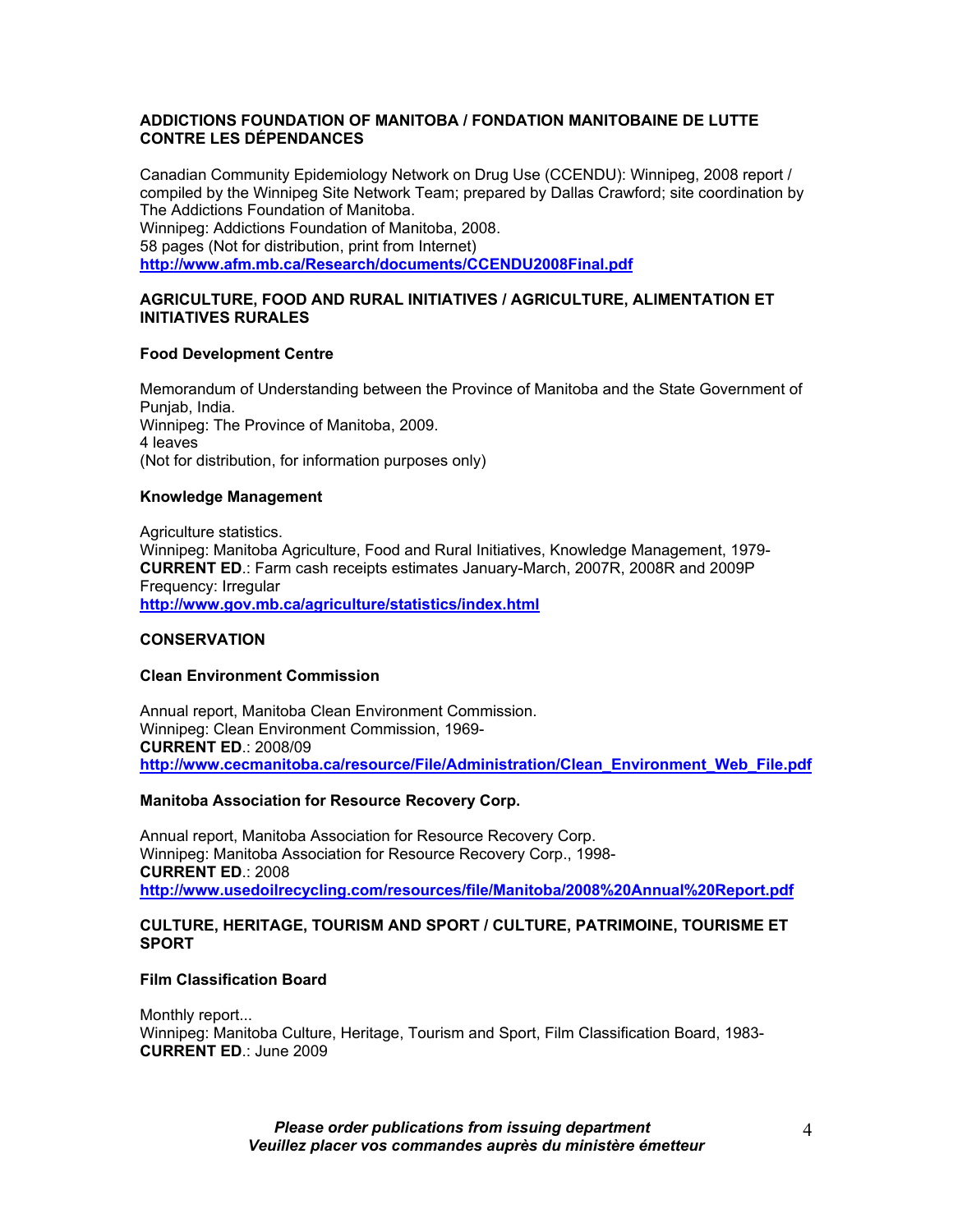## **Government Records**

The Freedom of Information and Protection of Privacy Act annual report = Loi sur l'accès à l'information et la protection de la vie privée rapport annuel. Winnipeg: Manitoba Culture, Heritage, Tourism and Sport, 2007- **CURRENT ED**.: 2008 **http://www.gov.mb.ca/chc/fippa/annual\_reports/index.html**

# **EDUCATION, CITIZENSHIP AND YOUTH / ÉDUCATION, CITOYENNETÉ ET JEUNESSE**

The languages we speak: Aboriginal learners and English as an additional language, a literature review of promising approaches and practices-full report / by Ruth Epstein. Winnipeg: Manitoba Education, Citizenship and Youth, 2009. 77 pages **http://www.edu.gov.mb.ca/k12/docs/reports/languages\_we\_speak/full\_report.pdf**

## **School Programs Division**

Educators' resource guide: supporting students who are deaf and/or hard of hearing. Winnipeg: Manitoba Education, Citizenship and Youth, 2009. 124 pages **http://www.edu.gov.mb.ca/k12/docs/support/dhh\_resource/full\_doc.pdf**

# **FAMILY SERVICES AND HOUSING / SERVICES À LA FAMILLE ET LOGEMENT MANITOBA**

All Aboard: Manitoba's poverty reduction strategy. Winnipeg: Manitoba Family Services and Housing, 2009. 7 pages **http://www.gov.mb.ca/fs/allaboard/all\_aboard\_report.pdf**

#### **FINANCE / FINANCES**

#### **Civil Service Superannuation Board**

Annual report, Manitoba Civil Service Superannuation Board. Winnipeg: Civil Service Superannuation Board, 1940- **CURRENT ED**.: 2008 **http://www.cssb.mb.ca/pdf/AReport2008.pdf**

#### **Federal-Provincial Relations and Research**

Manitoba economic highlights / prepared by the Manitoba Dept. of Finance. Winnipeg: Manitoba Finance, 2009- **CURRENT ED**.: June 5 & 19, 2009 (Not for distribution. Print from Internet) Frequency: Irregular **http://www.gov.mb.ca/finance/pdf/highlights.pdf**

#### **Public Utilities Board**

Annual report, Manitoba Public Utilities Board = Régie des services publiques. Winnipeg: Manitoba Public Utilities Board, 1960- **CURRENT ED**.: 2008/09 **http://pub.gov.mb.ca/pdf/reports/2007.pdf**

> *Please order publications from issuing department Veuillez placer vos commandes auprès du ministère émetteur*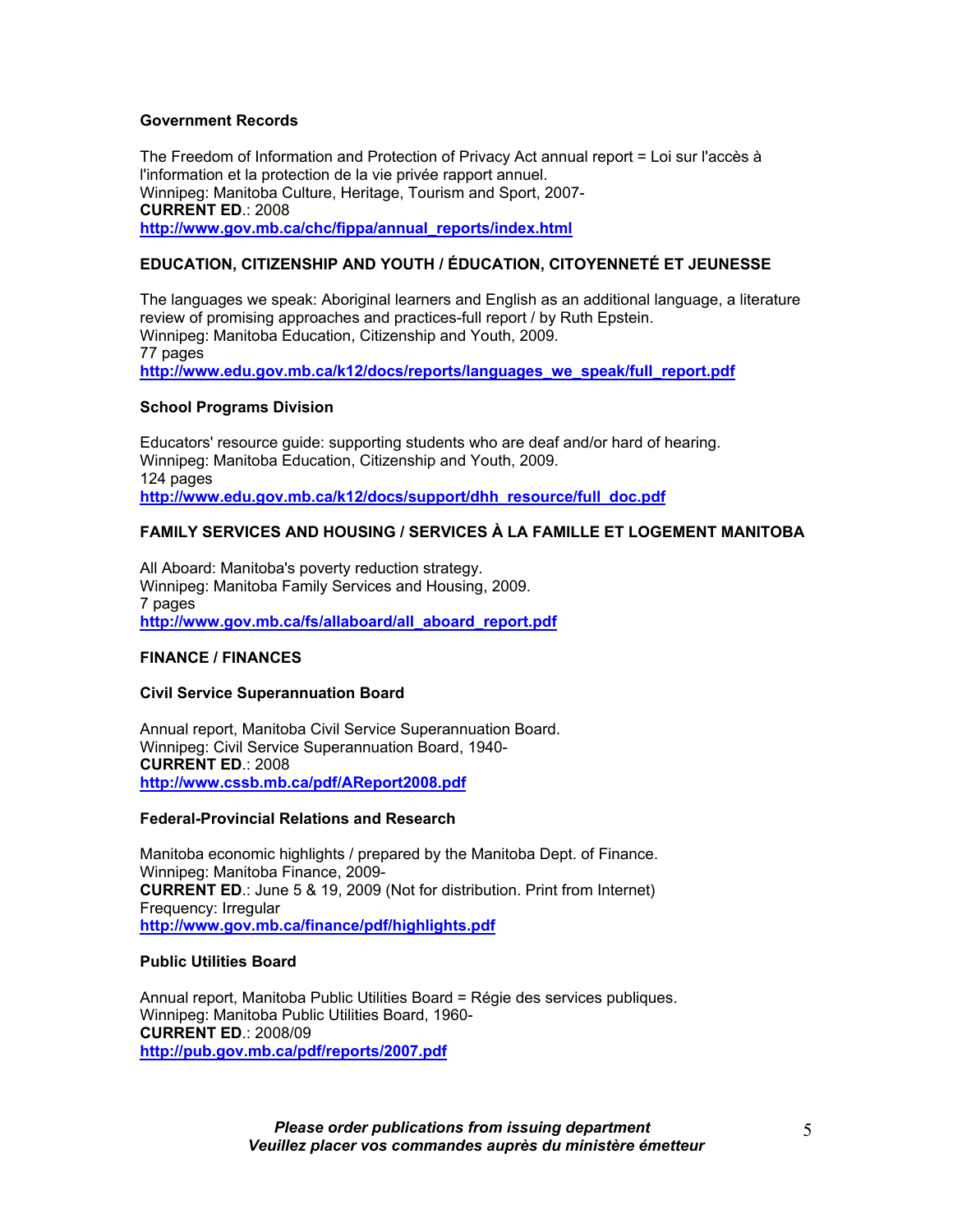# **Residential Tenancies Branch / Direction de la location à usage d'habitation**

Open doors: a publication of the Residential Tenancies Branch. Winnipeg: Manitoba Finance, Residential Tenancies Branch, 2004- Also published in French under title: Portes ouvertes. **CURRENT ED**.: Issue 16, July 2009 Frequency: Quarterly **http://www.gov.mb.ca/finance/cca/rtb/rtbnewsletters/list\_opendoors.html**

Portes ouvertes: une publication de la Direction de la location à usage d'habitation. Winnipeg: Finances Manitoba, Direction de la location à usage d'habitation, 2004- Aussi publié en anglais sous le titre: Open doors. **ÉD. RÉCENTE**: no. 16, juillet 2009 Fréquence: Trimestriel **http://www.gov.mb.ca/finance/cca/rtb/rtbnewsletters/opendoors\_july09\_issue16.fr.pdf** 

## **HEALTH AND HEALTHY LIVING** / **SANTÉ ET VIE SAINE**

Personal care services: a guide to services and charges in Manitoba = Services de soins personnels : guide des frais et des services au Manitoba. Winnipeg: Manitoba Health and Healthy Living, 2005- **CURRENT ED**.: 2009/10 **http://www.gov.mb.ca/health/pcs/brochure.html**

## **JUSTICE**

## **Manitoba Human Rights Commission / Commission des droits de la personne du Manitoba**

MHR connections. Winnipeg: Manitoba Human Rights Commission, 2001- Also published in French under title: Connexions. **CURRENT ED**.: Vol. 9 no. 6 (June 2009) Frequency: Monthly **http://www.gov.mb.ca/hrc/english/publications/newsletter/**

MHR Connexions. Winnipeg: Commission des droits de la personne du Manitoba, 2001- Aussi publié en anglais sous le titre: MHR connections. **ÉD. RÉCENTE**.: Vol. 9 no. 5 (Mai 2009) Fréquence : Trimestriel **http://www.gov.mb.ca/hrc/francais/publications/bulletin/index.html**

#### **Law Reform Commission**

Waivers of liability for sporting and recreational injuries / Manitoba Law Reform Commission. Winnipeg: Manitoba Law Reform Commission, 2009. 60 pages Series: Report no.120. **http://www.gov.mb.ca/justice/mlrc/reports/120.pdf**

# **MANITOBA ARTS COUNCIL / CONSEIL DES ARTS DU MANITOBA**

Artists in the schools, directory = Artistes à l'école, répertoire. Winnipeg: Manitoba Arts Council, 1978- **CURRENT ED**.: 2009/10 http://www.artscouncil.mb.ca/pdf/AIS\_Directory09\_10.pdf

> *Please order publications from issuing department Veuillez placer vos commandes auprès du ministère émetteur*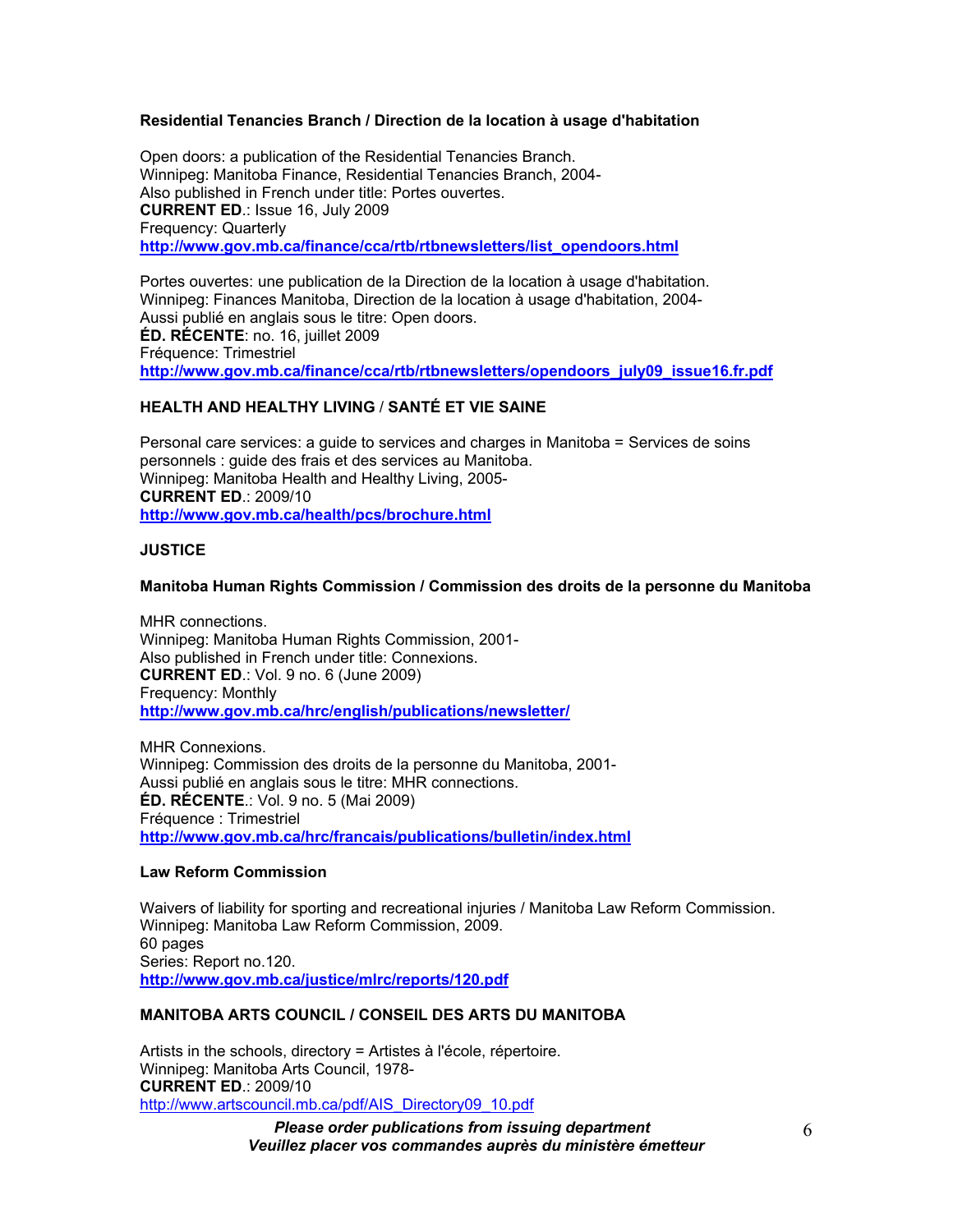#### **MANITOBA BUREAU OF STATISTICS / BUREAU DE STATISTIQUES DU MANITOBA**

Summary of current economic indicators. Winnipeg: Manitoba Bureau of Statistics, 1987- Frequency: Monthly **CURRENT ED**.: June 2009

Quarterly economic summary. Winnipeg: Manitoba Bureau of Statistics, 1982- **CURRENT ED**.: Vol. 25, no. 1. Issued June 25, 2009. Subscription: \$120.00 per year

Quarterly population statistics report. Winnipeg: Manitoba Bureau of Statistics, 1987- **CURRENT ED**.: April 2009 (Released June 23, 2009) Subscription: \$50.00 per year

Consumer price index report. Winnipeg: Manitoba Bureau of Statistics, 1987- Frequency: Monthly **CURRENT ED**.: May 2009

Manitoba's trade trends. Winnipeg: Manitoba Bureau of Statistics, 2000- **CURRENT ED**.: 2000-2008 (June 2009)

#### **MANITOBA HYDRO**

Manitoba electrical code. Winnipeg: Manitoba Hydro, Electrical Codes and Standards, 2009. 46 pages (10<sup>th</sup> edition) (Not for distribution, print from Internet) **http://www.hydro.mb.ca/customer\_services/permits\_and\_inspections/electrical/electrical\_ code\_2009.pdf**

Recommendations for reducing or eliminating the use of diesel fuel to supply power to off-grid communities. Winnipeg: Manitoba Hydro, 2009. Various pagings

#### **MANITOBA PUBLIC INSURANCE CORPORATION / SOCIÉTÉ D'ASSURANCE PUBLIQUE DU MANITOBA**

Annual report, Manitoba Public Insurance Corporation. Winnipeg: The Corporation, 1972- **CURRENT ED**.: 2008 **http://www.mpi.mb.ca/AnnualReport2008/PDFs/2008ARcomplete.pdf**

Compensation disclosure. Winnipeg: Manitoba Public Insurance Corporation, 1997- **CURRENT ED**.: 2008 (Not for distribution, for information purposes only) (Available for viewing at 200 Vaughan Street, Winnipeg, MB)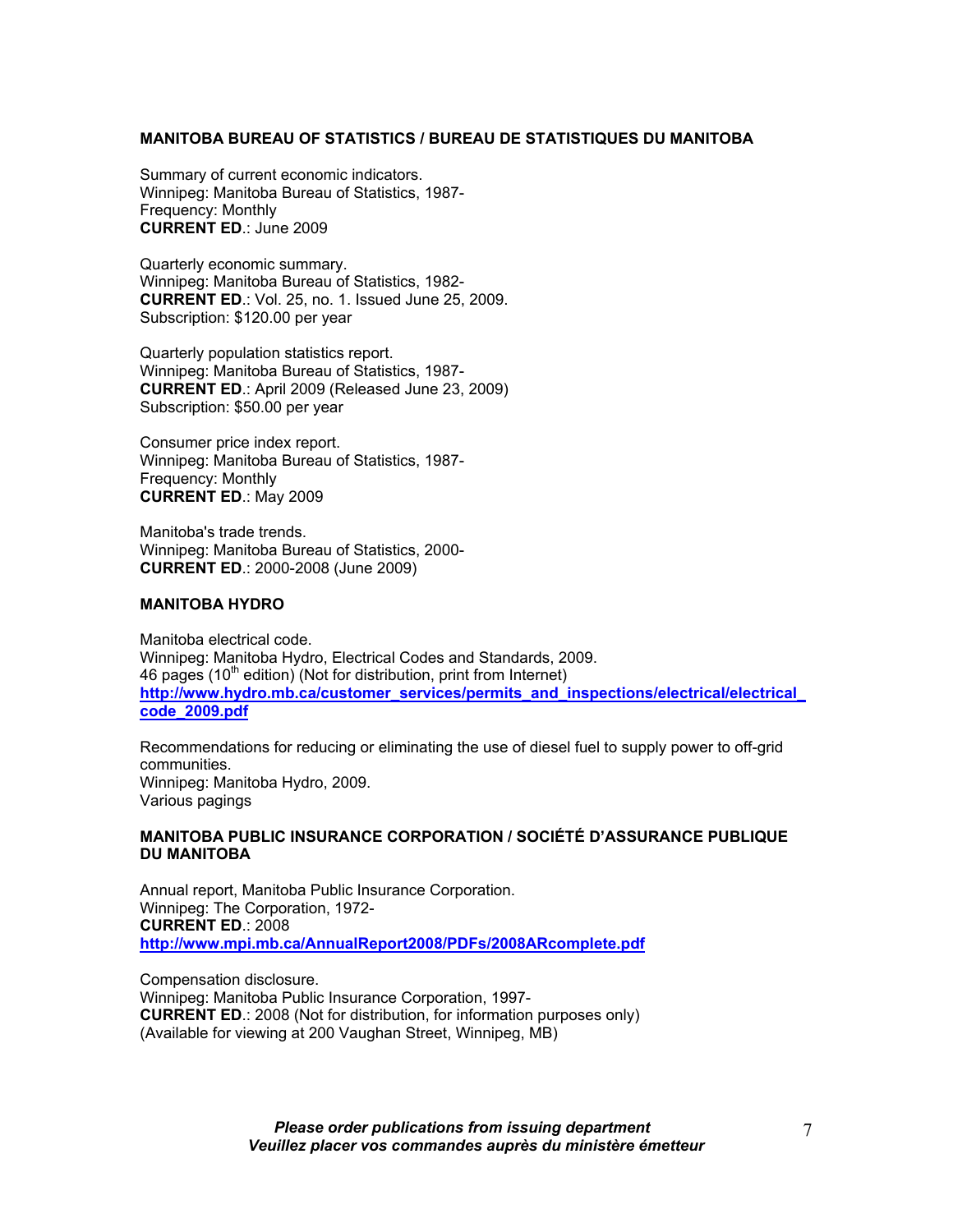Quarterly financial report, Manitoba Public Insurance. Winnipeg: Manitoba Public Insurance Corporation, 1988- **CURRENT ED**.: 1st Quarter, three months ended May 31, 2009 **http://www.mpi.mb.ca/english/newsroom/quarterly.html**

Manitoba Public Insurance, rate application [electronic resource]. Winnipeg: Manitoba Public Insurance Corporation, 2008- 1 CD-ROM **CURRENT ED**.: 2010 (Not for distribution, available from Internet) **http://www.mpi.mb.ca/english/newsroom/RateApp/2010- 2111/2010rateApp\_eBOOK/index.htm**

Manitoba Public Insurance, rate application. Winnipeg: Manitoba Public Insurance Corporation, 2008- 3 volumes **CURRENT ED**.: 2010 (Not for distribution, available from Internet) **http://www.mpi.mb.ca/english/newsroom/RateApp/2010- 2111/2010rateApp\_eBOOK/index.htm**

## **OMBUDSMAN MANITOBA / L'OMBUDSMAN DU MANITOBA**

Manitoba Ombudsnews. Winnipeg: Ombudsman Manitoba, 2006- Also available in French under title: Manitoba Ombudsnouvelles. **CURRENT ED**.: Newsletter 10 (Spring 2009) (Not for distribution, print from Internet) Frequency: Quarterly **http://www.ombudsman.mb.ca/oreports.htm**

Manitoba Ombudsnouvelles. Winnipeg: Ombudsman Manitoba, 2006- Aussi publié en anglais sous le titre: Manitoba Ombudsnews. **ÉD. RÉCENTE**: Bulletin 10 (Printemps 2009) (À ne pas distribuer, S'il vous plaît imprimer à partir d'Internet). Fréquence: Trimestriel **http://www.ombudsman.mb.ca/oreports.htm**

Report regarding the municipality of Killarney-Turtle Mountain local improvement plan / prepared by Irene A. Hamilton...[et al]. Winnipeg: Manitoba Ombudsman, 2007. 27 pages **http://www.ombudsman.mb.ca/pdf/Municipality%20of%20Killarney-Turtle%20Mountain%20Local%20Improvement%20Plan%20August%2007.pdf** 

Understanding fairness: a handbook on fairness for Manitoba Municipal leaders. Winnipeg: Manitoba Ombudsman, 2009. 70 pages **http://www.ombudsman.mb.ca/pdf/Understanding%20Fairness%20Web%20Report.pdf**